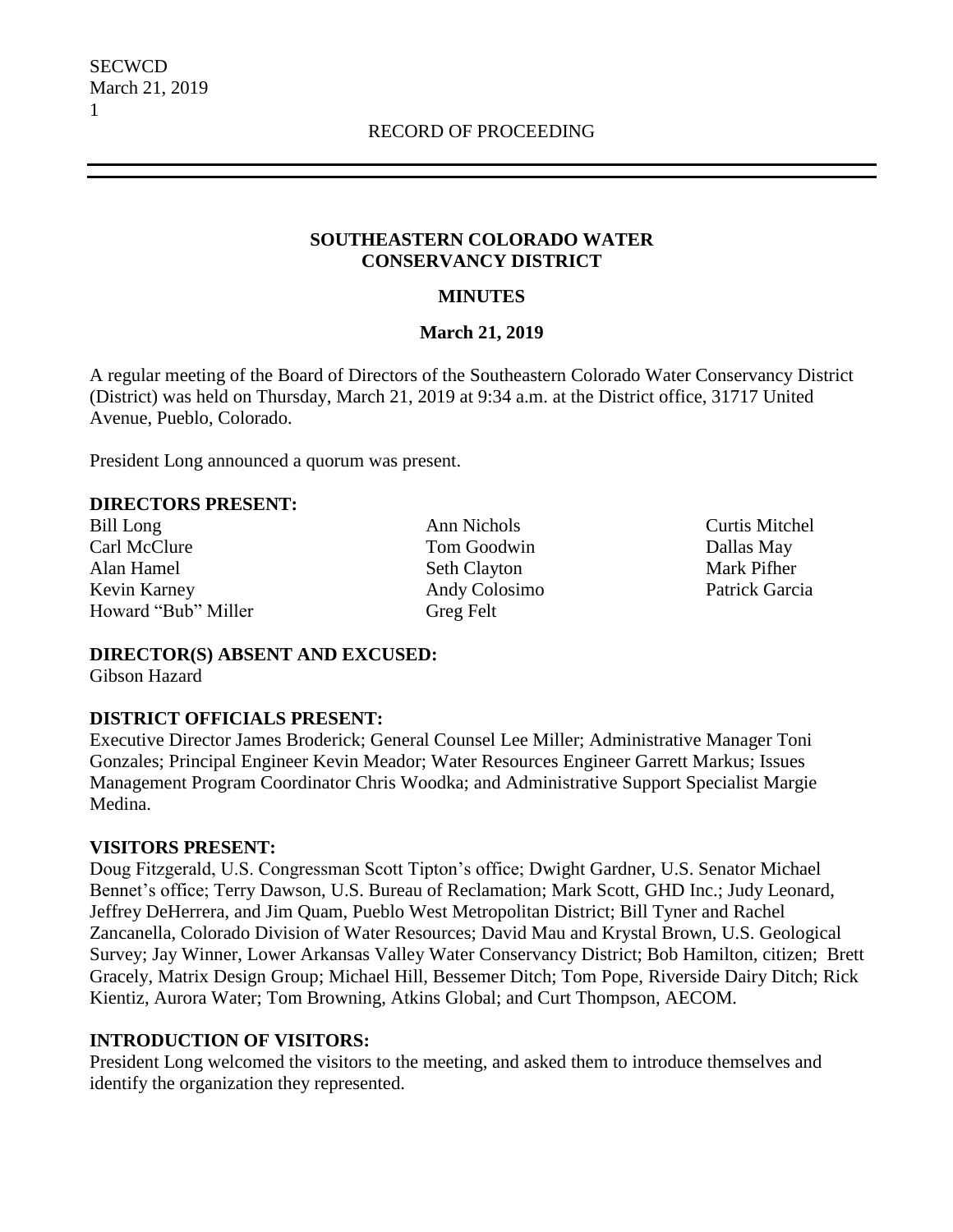#### **APPROVAL OF MINUTES:**

President Long said the minutes of the February 21, 2019 Board meeting were posted to the Board website for review, and asked if there were any corrections or additions. Hearing none, Mr. Felt moved, seconded by Mr. Clayton, to approve the minutes. Motion unanimously carried.

# **FINANCE COMMITTEE REPORT:**

Treasurer Nichols reported the financial statements for February 2019 were posted to the Board website for review. Treasurer Nichols moved, seconded by Mr. Clayton, for acceptance of the February 2019 financial statements and payment of the March 2019 bills. Motion unanimously carried.

### **CONSENT ITEMS:**

None

# **PRESENTATIONS:**

### 2019 ADOPTED BUDGET

Mr. Woodka reviewed the following three documents:

- 1. The 2019 Strategic Plan: The Strategic Plan was adopted in 2017 as a 15-year planning tool. It outlines four Strategic Initiatives, and aligns these with Action Plans.
- 2. The 2019 Business Plan: The Business Plan aligns anticipated District activities over the next three years with the Strategic Plan. It provides a general description and cost guidelines.
- 3. The 2019 Adopted Budget: The Budget document provides a summary of revenues and expenses for the upcoming year, as well as a recap of activities, programs, and projects from 2018.

Mr. Broderick said each document projects a different way of explaining some of the same topics. He commended the whole staff for a job well done.

#### FINANCIAL STRATEGY AND SUSTAINABILITY STUDY CENTRAL AREA OUTREACH Mr. Broderick presented a PowerPoint, reviewing the following:

- Project Team
- Financial Strategy and Sustainability Study
- Financial Plan
- Policies Analysis
- Capital Improvement and Capital Projects Plan
- Revenue Requirement Analysis
- Cost of Service Analysis
- Rate Design Analysis
- Communication
- Schedule of Meetings
- Study Schedule
- Information Updates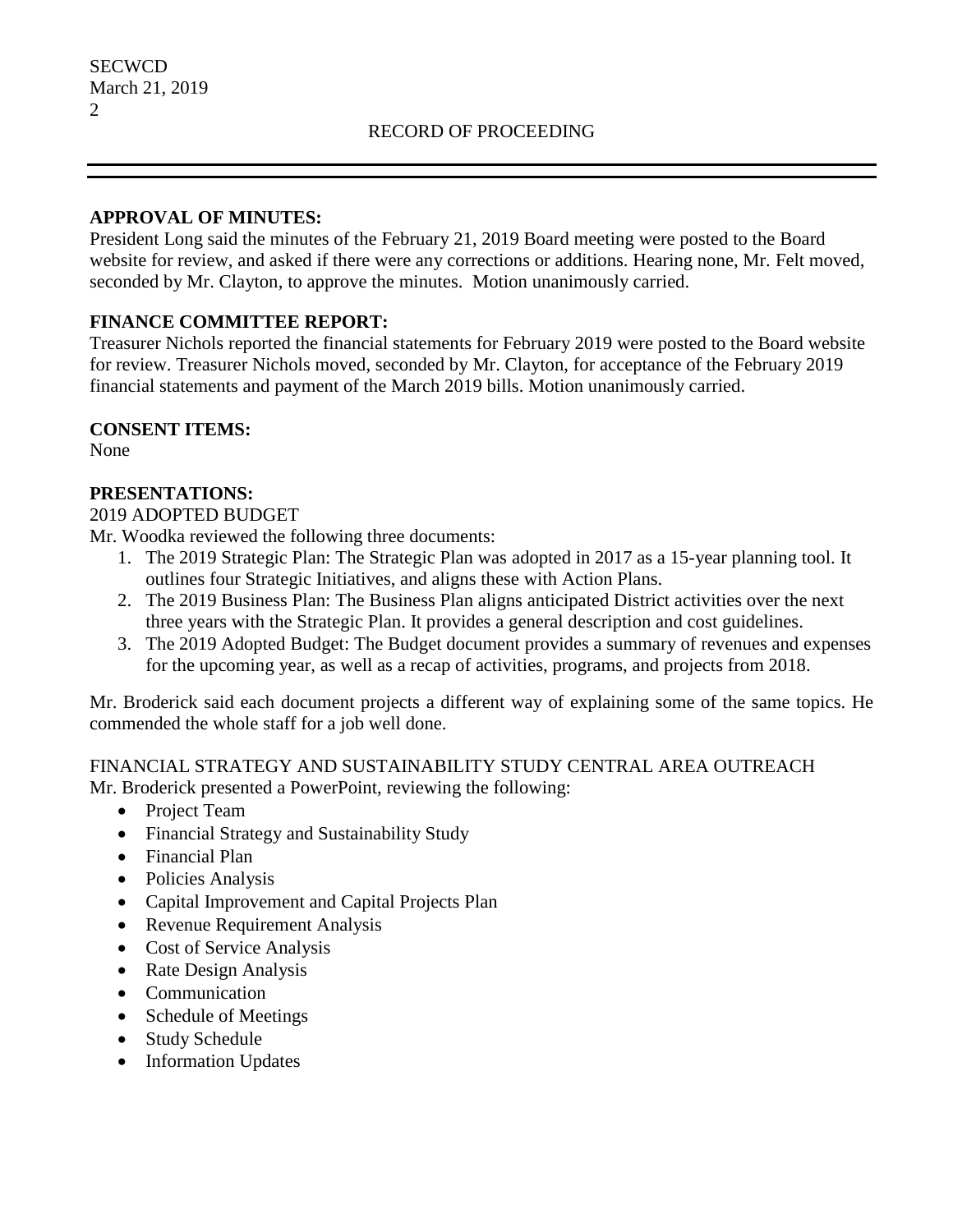### UPDATE ON GROWING HEMP WITH RECLAMATION WATER OR FACILITIES

Lee Miller reported during the February 21, 2019 Board meeting, Eastern Colorado Area Office Deputy Area Manager Monica Griffitt made a presentation to the Board regarding the status of using federal water and facilities for industrial hemp cultivation. During Deputy Area Manager Griffitt's presentation, she indicated that a response to a letter from U.S. Senators Bennet and Tester regarding implementation of changes to the Controlled Substances Act made in the Agricultural Improvement Act of 2018, also known as the 2018 Farm Bill.

The Board was provided a copy of the letter dated March 8, 2019 from Commissioner Burman to Senator Bennet, with an identical letter sent to Senator Tester.

After reviewing the Commissioner's response, Lee Miller said he has a few additional questions, which he sent to the Eastern Colorado Area Office on March 14, 2019.

- 1. Commissioner Burman's letter makes clear that "Reclamation is able to provide water for hemp cultivation in accordance with current law." The letter goes on to refer individuals and districts to the USDA and the states for compliance with legal and regulatory requirements. The previously applicable policy states that Reclamation does not have a responsibility or a designated role in enforcement in actively enforcing the law. What role will Reclamation take in assuring that hemp cultivation with Reclamation water is in accordance with legal and regulatory requirements?
- 2. Further, what obligations does Reclamation place on districts with which Reclamation has contracts to assure compliance with legal and regulatory requirements? Specifically, are districts charged with determining whether a state program complies with legal and regulatory requirements?
- 3. Assuming that Reclamation places obligations on contracting districts, what method of enforcement will Reclamation use to assure compliance?

Lee Miller said he also recently learned that the Colorado statutory program are not effective once USDA promulgates a program.

Lee Miller said he and Garrett Markus met with hemp cultivators on March 7, 2019 to explain the District's responsibilities. Letting the hemp cultivators know that the District is actively trying to get answers regarding this issue.

On February 27, 2019 Lee Miller wrote to the ECAO to request guidance consistent with the letter of September 17, 2018 from Area Manager J. Signe Snortland, into next steps for use of Fryingpan-Arkansas Project water for the cultivation of hemp consistent with a Colorado Department of Agriculture pilot project. Guidance was provided on March 4, 2019 as follows:

USDA has not yet drafted regulations for the 2018 Farm Bill, so we cannot offer any advice on complying with this recent law; however, there are regulations in place allowing irrigation of hemp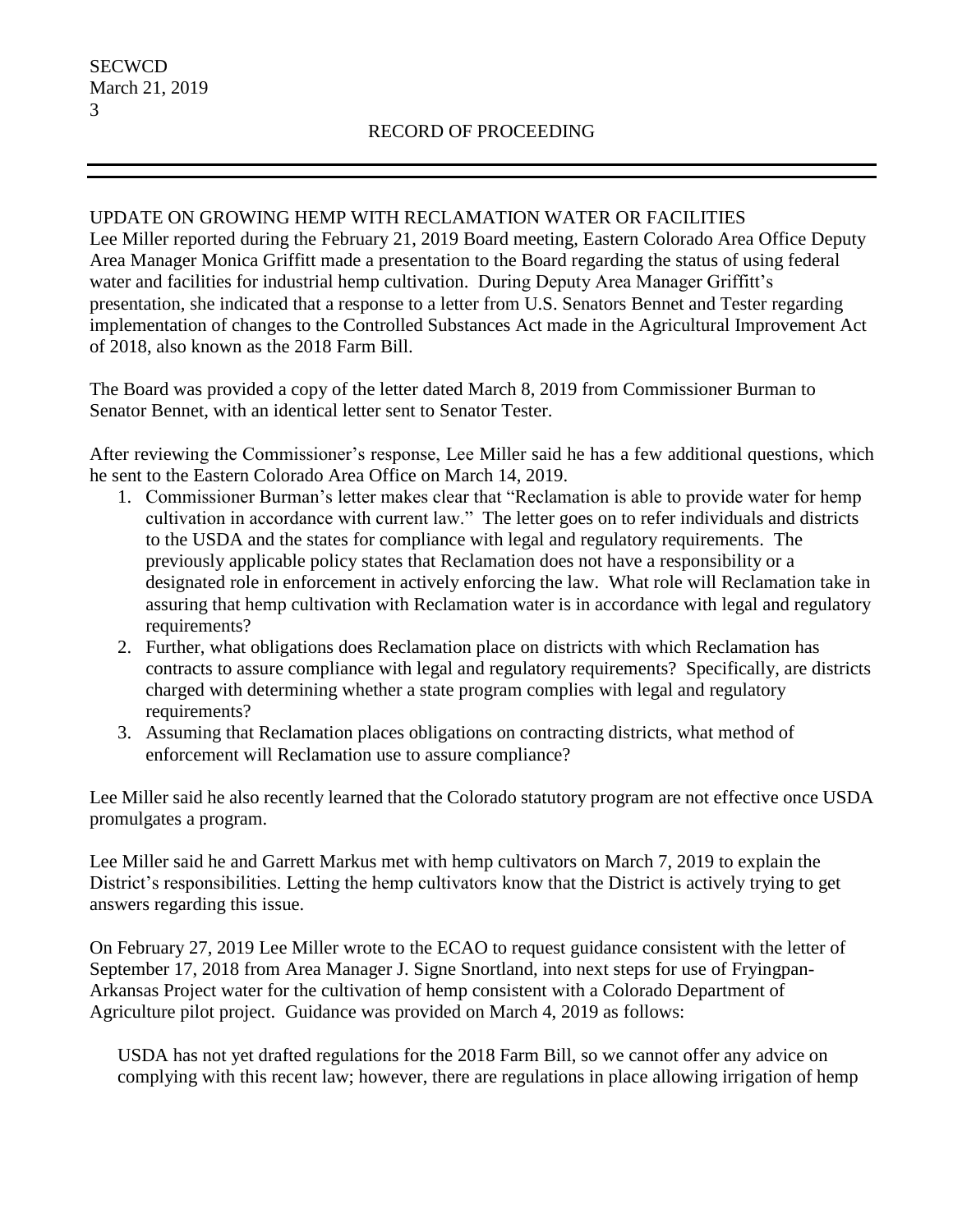under the 2014 Farm Bill, if this would be a more comfortable approach for the District. The provisions include:

- Must be grown or cultivated for purposes of research
- Must be conducted under an agricultural pilot program or other agricultural or academic research
- Must be allowed under the laws of the State

Reclamation advised that to proceed under the 2014 Farm Bill provisions, a similar, but different, procedure to that used by Reclamation's Montana Area Office in 2018 to allow irrigation of industrial hemp with Federal water. In that case, (1) the landowner and her attorney requested a temporary water service contract from Reclamation for the water year. (2) The farmer was given a research exemption because of her work with an agricultural college. (3) The Montana Department of Agriculture authorized the crop under Montana's Industrial Hemp Pilot Program. (4) The Department of Justice reviewed the application prior to issuance of the temporary water service contract by Reclamation.

Since Reclamation does not issue temporary water service contracts from Pueblo Reservoir, the process would need to be adjusted, if the District wants to approve this application under the 2014 Farm Bill instead of the 2018 law. Reclamation has a water service contract with the District for allocation and delivery of water from Pueblo Reservoir. So, instead of issuing a temporary water service contract to the farmer, once the above steps (2), (3), and (4) were taken, Reclamation would inform the District that we believe allocation and delivery of water to the farmer would not be in violation of the District's contract with Reclamation, or conflict with any laws or policy.

# **ACTION ITEMS:**

# SALARY RANGES 2019-2021

Chairman of the Human Resources (HR) Committee, Mr. Hamel, said it has been the practice of this District to conduct a compensation study every three years. In 2018 the District commissioned to have a market study completed, to make sure our salary ranges are in line with the Board's policy of setting the midpoint of salary ranges at the 70<sup>th</sup> percentile. Outside of salary survey adjustments, annual aging adjustments are made to salary ranges based on state data.

The HR Committee met on March 7, 2019, and after review of the 2018 Compensation Review FINAL document, prepared by District staff, it was recommended by the HR Committee to recommend to the Board, the approval of the salary ranges that incorporate a 40 percent spread with the annual aging adjustment of 2.2 percent increase for the 2019-2021 time period, and to maintain competitive ranges, the District would age the salary ranges annually. The Board members were provided a copy of the Salary Range 2019-2021 Recommendation 2.2 percent chart.

Mr. Hamel moved, seconded by Mr. Goodwin, the Board approve the salary ranges that incorporate a 40 percent spread with the 2.2 percent increase for the 2019-2021 time period, and to maintain competitive ranges, the District would age the salary ranges annually. Motion unanimously carried.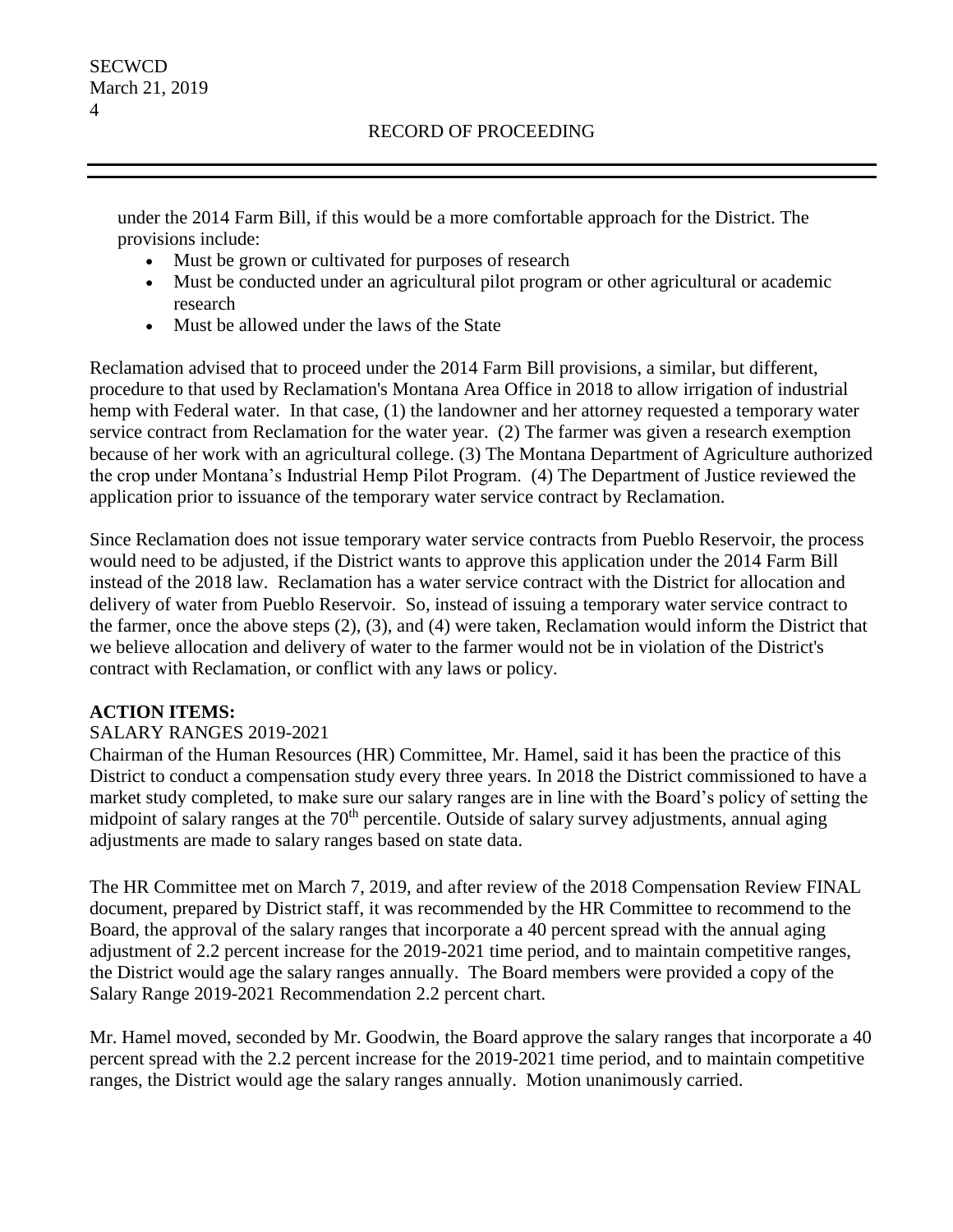### EXECUTIVE DIRECTOR EVALUATION

Chairman Hamel reported the Human Resources Committee evaluates the executive director's performance. President Long reviews the evaluations submitted by the Human Resources Committee members, and recommends an amount to be awarded, if any, to the Human Resources Committee for recommendation to the Board.

The HR Committee met on March 7, 2019 and discussed Mr. Broderick's annual performance review. During Executive Session, Mr. Broderick's performance was evaluated by the HR Committee. It is recommended that based on Mr. Broderick's excellent performance for the following:

- Hydroelectric Project-Maximizing the Fry-Ark Project to the benefit of the District.
- AVC Continued creativity for a challenging project.
- Budget Book Exceptional document that is very informative.
- Staff Development He is getting the best out of a great staff.
- Contract and AVC Negotiations A vision and planning for the future.
- Water Rate Study Maintaining the financial health of the District.
- Inclusion Manual

The HR Committee recommends to the Board, that a five percent (5%) increase be retroactive to January 2019.

Mr. Hamel moved, seconded by Mr. May, to approve a five percent (5%) increase to be retroactive to January 2019 for the executive director. Motion unanimously carried.

# **MONTHLY/QUARTERLY REPORTS:**

U.S. BUREAU OF RECLAMATION REPORT

Terry Dawson presented a PowerPoint presentation reviewing the following:

- As of March 18, 2019 there were 230,663 acre-feet stored in Pueblo Reservoir; 128,367 acre-feet of Project water; 34,427 acre-feet of Excess Capacity water; 51,131 acre-feet of Winter water
- There is currently 117,006 acre-feet of Project space in Pueblo Reservoir and 64,725 acre-feet of space in Turquoise and Twin Lakes Reservoirs
- Project Reservoirs: Turquoise 80%; Twin Lakes 101%; Pueblo 105%
- Total M&I Project water in the System
- Ensembles
- Snow Water Equivalent (Fremont, Independence, Ivanhoe, Nast)
- Colorado River Basin Time Series Snowpack Summary-Mar. 19, 2019
- Arkansas River Basin Time Series Snowpack Summary-Mar. 19, 2019

Discussion was had on setting up a meeting of entities to discuss the high amount of possible water that may be transferred downstream.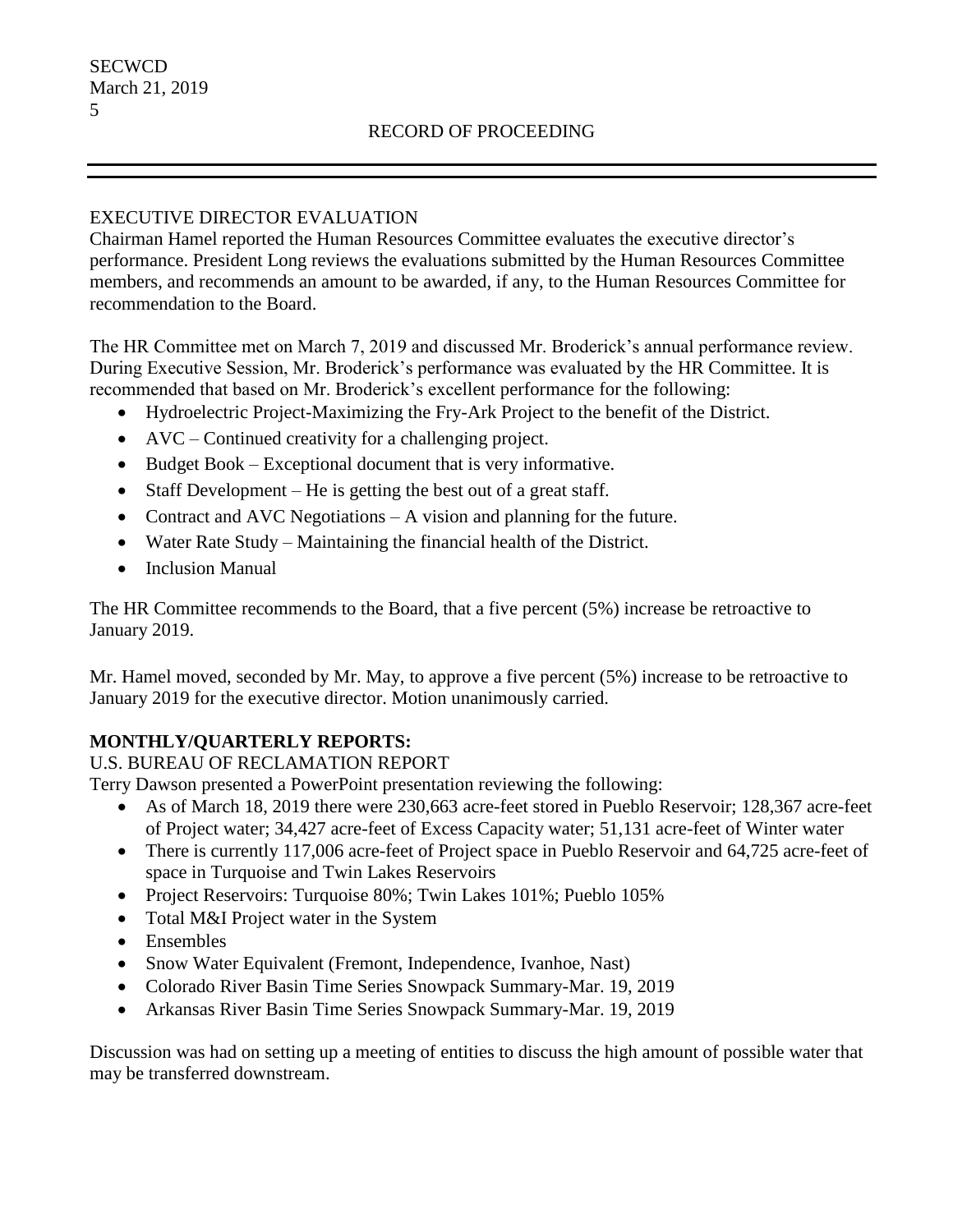### RECORD OF PROCEEDING

#### DIVISION ENGINEER'S REPORT

Bill Tyner presented a PowerPoint reviewing the following:

- Comparison of Comparable Snowpack Years
- Arkansas River Flows at Avondale/Purgatoire River Flows at Las Animas (1984,1993,2008, 2017)
- Pueblo Reservoir Content (acre-feet) March 15-November 14
- John Martin Reservoir Contents (acre-feet) March 15-November 14

### U.S. GEOLOGICAL SURVEY REPORT

Krystal Brown presented a PowerPoint titled, *USGS Update: Evaluation of Selected Water-Quality Issues,*  reviewing the following:

- Phosphorus
- Total Phosphorus 2000-Current Median, Maximum, Minimum
- Pueblo Reservoir 2000-Current Total Phosphorus (all depths) Median, Maximum, Minimum
- Arkansas River near Wellsville
- Arkansas River near Portland
- Arkansas River at Catlin Dam

#### STATE LEGISLATION UPDATE

Lee Miller reported on March 21, 2019, we will be about two-thirds of the way through this legislative session.

A few of the new bills that may have greater implications for the District include:

- HB19-1218: This bill would grant additional authority to the Colorado Water Conservation Board (CWCB) to use loaned water for in-stream purposes if the loaned water is to be used for preserving the natural environment of a stream reach that is subject to a decreed in-stream flow water right held by the CWCB. The bill would allow the CWCB to use the loaned water to improve the natural environment to a reasonable degree in accordance with a decreed in-stream flow right; and, most notably, preserve or improve the natural environment to a reasonable degree *for a stream reach for which the CWCB does not hold a decreed in-stream right*. Additionally, the bill would increase the number of years for the loan from the current 3 years in 10 to 5 years in 10 and would allow the loan to be renewed for 2 additional 10-year periods.
- SB19-184: This bill is in response to the rapidly emerging technology of blockchains. Governor Polis has announced a major long-term commitment by his administration to making Colorado a hub for the technology of blockchains. Blockchain technology is most often associated with cryptocurrency but it has a vast array of uses with respect to asset management, inventory control, product safety, and other applications where security of interchanges is of the highest priority. The bill authorizes the Colorado Water Institute to study the potential uses of blockchain technology in various water applications such as recording and monitoring water rights, developing market exchanges of water, creation and operation of water banks, aquifer